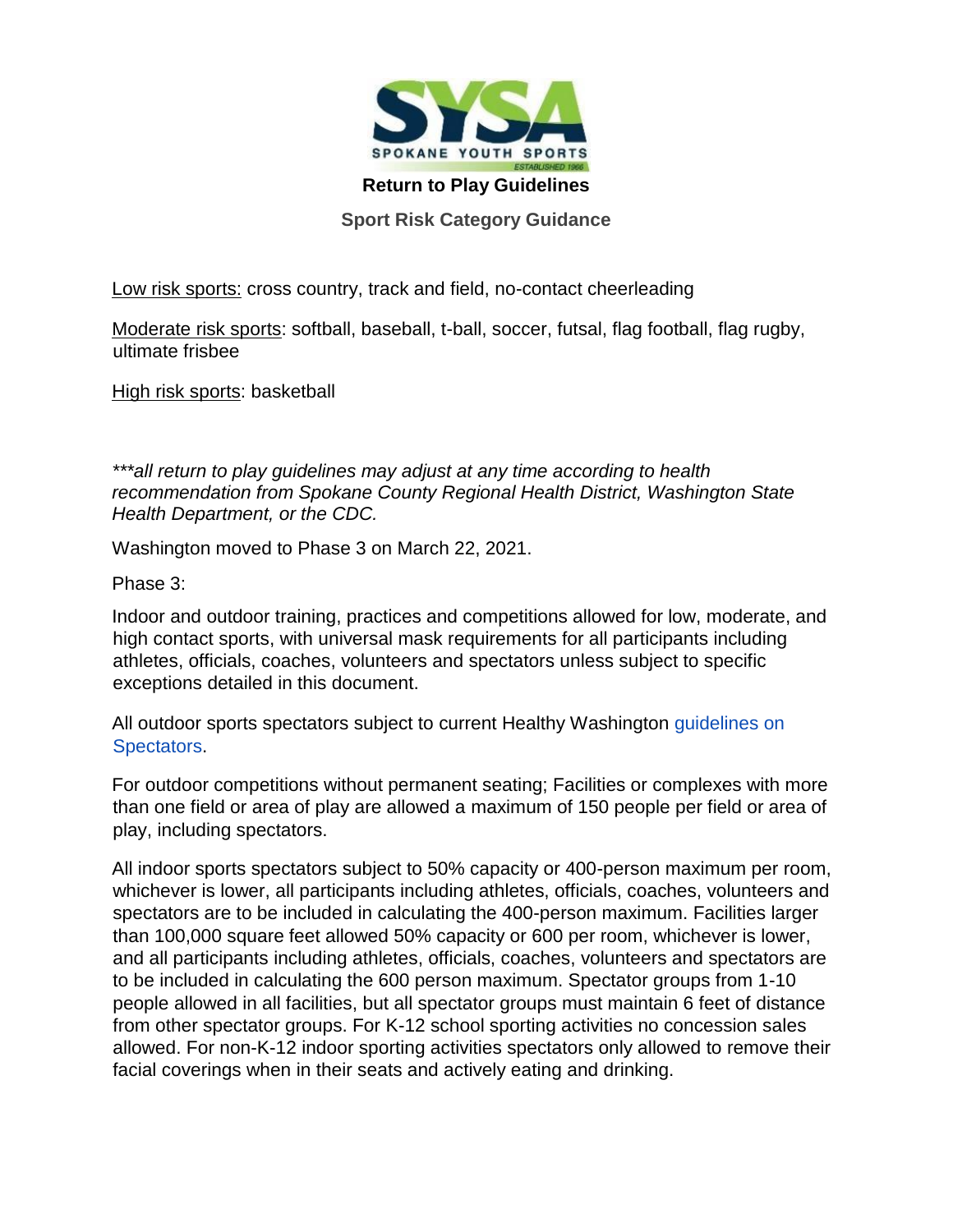### Facial Coverings:

Low contact outdoor sports athletes allowed to remove facial coverings for training and competitions. Facial coverings must be worn by athletes when not actively training or competing. Coaches, trainers, and officials must wear face coverings at all times.

Moderate contact outdoor sports athletes allowed to remove facial coverings for competitions. Facial coverings must be worn by athletes when training or when not actively competing in a game or match against another team or when on the bench waiting to play. Coaches, trainers, and officials must wear face coverings at all times.

Officials and referees supervising low or moderate contact outdoor competitions allowed remove their facial coverings if officiating requires them to run in the field of play.

Facial coverings required for all high contact sports, indoor and outdoor for all participants, including coaches, trainers, and officials.

Facial coverings required for all moderate contact indoor sports for all participants, including coaches, trainers, and officials.

Low contact indoor sports may remove facial coverings during competitions. Facial coverings must be worn by athletes when training or when not actively competing.

#### **General**

- 1. Athletes, coaches, umpires/referees, spectators and any other paid or volunteer staff should stay home if they feel unwell, show any signs of Covid-19, or have been exposed to a confirmed case.
- 2. Screening: Coaches will greet all participants before practice and ask if they feel okay. If the child is not feeling well they will be sent home immediately.
- 3. Sanitize: have hand sanitizer available and encourage hand washing before and after all activities.
- 4. No high-fives, handshakes, or hugs: as much as we want to physically connect, this is not a safe practice for anybody right now.
- 5. Labeled water bottles: to minimize accidental sharing of water, players must keep their water bottles in their own area when not in use.
- 6. Have fun, stay positive: everyone is looking to each other to stay calm, supportive, and compassionate during this time.

### **Coaches**

- 1. Follow all established federal, state, and local protocols.
- 2. No coach that is sick or has signs or symptoms suggestive of COVID-19 should attend.
- 3. Always wear a facemask, maintain physical distance requirements from players (>6 feet) based on state and local health requirements.